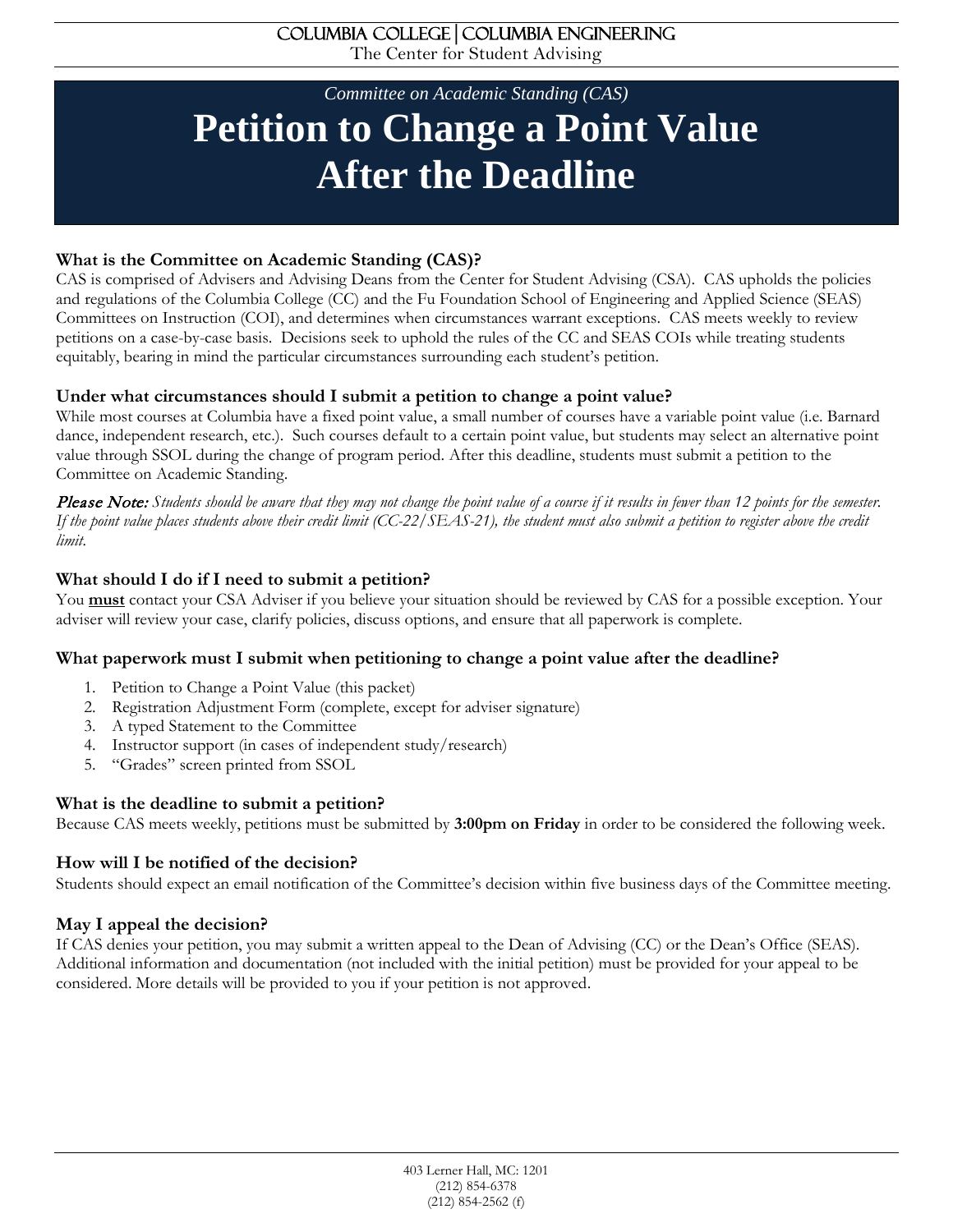## Columbia College**│**Columbia Engineering

The Center for Student Advising

|  | Committee on Academic Standing (CAS) |  |
|--|--------------------------------------|--|
|--|--------------------------------------|--|

| PETITION FOR ACTION<br>(Please Type or Print Clearly) |                                                                                               |                                                                                   |                                                                         |                                      |  |
|-------------------------------------------------------|-----------------------------------------------------------------------------------------------|-----------------------------------------------------------------------------------|-------------------------------------------------------------------------|--------------------------------------|--|
| <b>Student Name:</b><br>Date: $\qquad \qquad \qquad$  |                                                                                               |                                                                                   |                                                                         |                                      |  |
| UNI:                                                  |                                                                                               | <b>Class Standing:</b>                                                            | (First-year, sophomore, junior, senior)                                 |                                      |  |
| School:                                               |                                                                                               | Columbia College (CC)<br>Columbia Engineering (SEAS)<br>Visiting/Exchange Student | Major(s)/Concentration(s):                                              |                                      |  |
|                                                       | <b>CSA Adviser:</b>                                                                           |                                                                                   | Please indicate type and date of<br>adviser contact regarding petition: | (email, appointment, walk-in, phone) |  |
|                                                       | <b>ACTION REQUESTED</b>                                                                       |                                                                                   |                                                                         |                                      |  |
|                                                       |                                                                                               | <b>Add a Course After the Deadline</b>                                            |                                                                         |                                      |  |
|                                                       | Withdraw from a Course After the Deadline (CC only)                                           |                                                                                   |                                                                         |                                      |  |
|                                                       | Drop a Course After the Deadline (SEAS only)                                                  |                                                                                   |                                                                         |                                      |  |
|                                                       | <b>Change a Grading Option After the Deadline:</b> Cover letter grade OR Uncover letter grade |                                                                                   |                                                                         |                                      |  |
|                                                       | <b>Change a Point Value After the Deadline</b>                                                |                                                                                   |                                                                         |                                      |  |
|                                                       |                                                                                               | Other (please specify):                                                           |                                                                         |                                      |  |
|                                                       |                                                                                               |                                                                                   |                                                                         |                                      |  |
|                                                       |                                                                                               | <b>COURSE INFORMATION</b>                                                         |                                                                         |                                      |  |
| Title:                                                |                                                                                               |                                                                                   | Department:                                                             |                                      |  |
| Call $#$ :<br><b>Semester Registered:</b>             |                                                                                               |                                                                                   | Course #:                                                               | Section #:                           |  |

**Instructor's Name: Instructor's Email:**

#### **STATEMENT TO THE COMMITTEE**

Please attach a brief statement explaining why you believe your circumstances warrant an exception to CC/SEAS policy. Your statement should be addressed to the Committee on Academic Standing and include the following:

- (a) A summary statement of your request
- (b) An outline of the mitigating circumstances that led to your request (including specific dates and times)
- (c) Discuss how this action may impact your degree progress (if relevant, provide a plan to complete degree requirements)
- (d) Steps you might take to avoid a similar situation in the future

*INTERNAL USE ONLY:*

|                                      | Date                                    | <b>Initials</b> | <b>Decision Notes:</b> |
|--------------------------------------|-----------------------------------------|-----------------|------------------------|
| <b>Received:</b>                     |                                         |                 |                        |
| Grid:                                |                                         |                 |                        |
| <b>Reviewed:</b>                     |                                         |                 |                        |
| Approved<br><b>Denied</b><br>Pending | <b>Partial Approval</b><br>1x exception |                 |                        |
|                                      |                                         |                 |                        |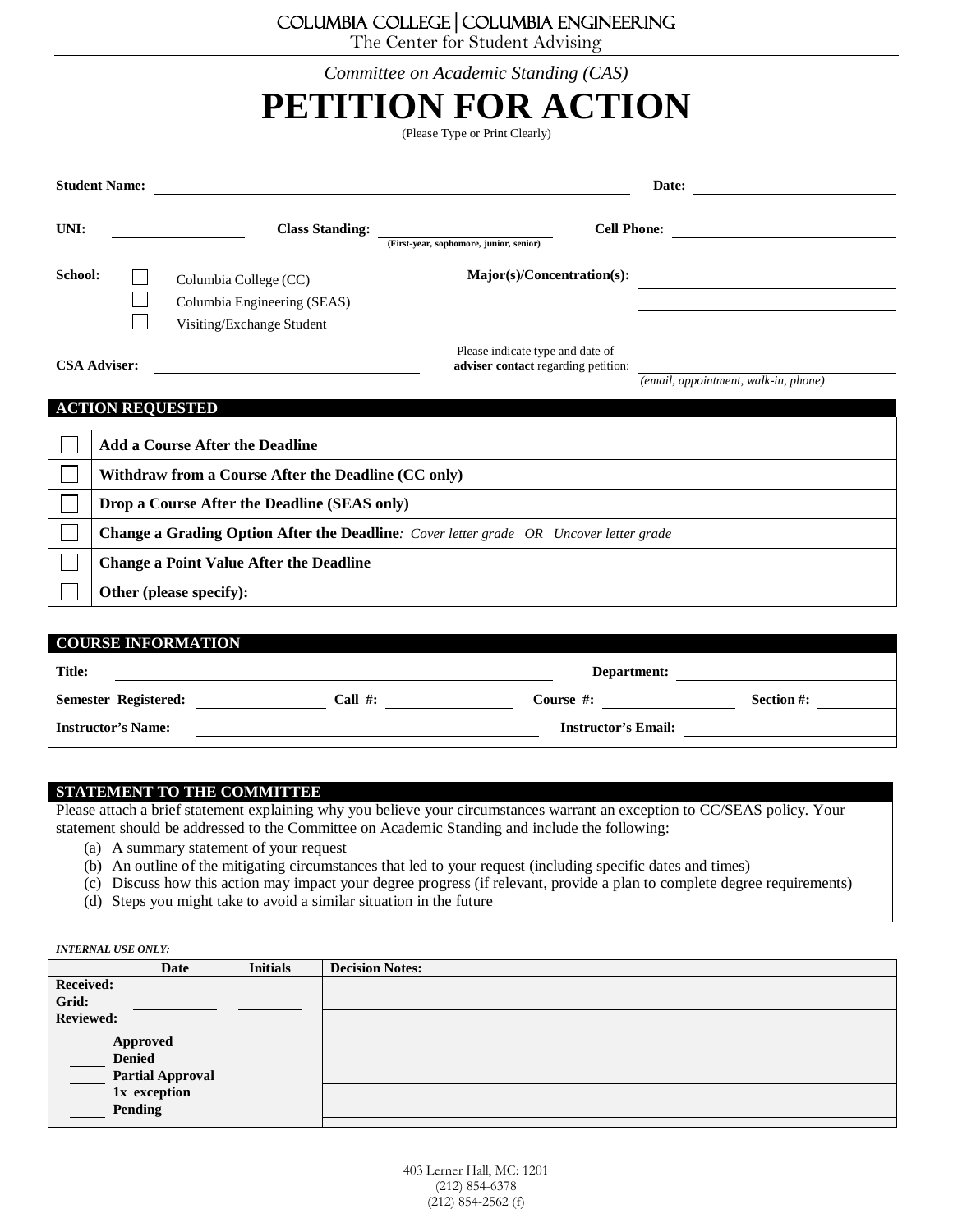## Columbia College**│**Columbia Engineering

The Center for Student Advising

*Committee on Academic Standing (CAS)*

## **PETITION FOR ACTION SUMMARY FORM**

## **(TO BE FILLED OUT BY CSA ADVISER)**

| <b>Student Name:</b>                   |                                            | UNI:                                               | School:                |
|----------------------------------------|--------------------------------------------|----------------------------------------------------|------------------------|
| <b>Semesters Completed:</b>            | <b>Total Points Earned:</b>                |                                                    | <b>Cumulative GPA:</b> |
| Is the student on academic action?     | $\overline{N_{O}}$    <br>$Yes \mid \cdot$ | If yes, please specify:                            |                        |
| Does the student have prior petitions? | $\mathrm{No}$    <br>$Yes \mid \mid$       | If yes, please specify request, term, and outcome: |                        |

#### **STUDENT CONTACT NOTES/DATES OF CONTACT**

 $\mathbf{L}$ **Appointment/Walk-in** 

**Email/Phone**  $\Box$ 

|  | <b>ACTION REQUESTED</b>                                | ADDITIONAL INFORMATION                                                                                                                        | Please check one<br>of the following |                    |
|--|--------------------------------------------------------|-----------------------------------------------------------------------------------------------------------------------------------------------|--------------------------------------|--------------------|
|  |                                                        | Has the Registration Adjustment form been properly completed and signed by the student?                                                       | Yes                                  | $\overline{N_0}$   |
|  | <b>Add Class After the</b><br><b>Deadline</b>          | Has the instructor form been properly completed and signed?                                                                                   | Yes                                  | $\overline{N_0}$   |
|  |                                                        | Would the date and time of this course conflict/overlap with current schedule?                                                                | $\mathcal{L}$<br>Yes                 | $\overline{N_{0}}$ |
|  |                                                        | Does the student's current enrollment exceed the credit limit (SEAS-21/CC-22)?                                                                | $Yes \Box$                           | No                 |
|  |                                                        |                                                                                                                                               |                                      |                    |
|  | <b>Withdraw/Drop</b><br><b>Course After the</b>        | CC (W) - Has the Course Withdrawal Form been properly completed and signed by the student?                                                    | Yes                                  | $\overline{N_{0}}$ |
|  |                                                        | SEAS (Drop) - Has the Registration Adjustment form been properly completed and signed by the student?                                         | $Yes \Box$                           | $\overline{N_0}$   |
|  | <b>Deadline</b>                                        | Has the instructor form been properly completed and signed?                                                                                   | $Yes \Box$                           | $\overline{N_0}$   |
|  |                                                        | Has the student included supporting documentation?                                                                                            | $Yes \Box$                           | No                 |
|  |                                                        | Will the student maintain the minimum point requirement without this course?                                                                  | $\mathbf{I}$<br>Yes                  | N <sub>0</sub>     |
|  |                                                        | Will this action prevent the student from graduating within 8 semesters?                                                                      | Yes                                  | No                 |
|  |                                                        |                                                                                                                                               |                                      |                    |
|  | <b>Change Grading</b><br><b>Option After the</b>       | $CC$ - request to cover $- I$ can confirm that the student does not exceed max of 1 course for $P/D/F$ this term.                             | $\sim$<br>Yes                        | $\overline{N_0}$   |
|  | <b>Deadline</b>                                        | $CC$ - request to cover $-I$ can confirm that this action will not affect the student's ability to graduate on time.                          | Yes  <br>$\sim$                      | $\overline{N_0}$   |
|  |                                                        | The department has confirmed that a letter grade is required for major/concentration or has provided<br>additional feedback to the committee. | Yes  <br>$\mathcal{L}$               | No l               |
|  |                                                        |                                                                                                                                               |                                      |                    |
|  | <b>Change Point Value</b><br><b>After the Deadline</b> | Has the Registration Adjustment form been properly completed and signed by the student?                                                       | Yes I<br><b>College</b>              | No l               |
|  |                                                        | Will this action place the student above the maximum or below the minimum point requirement?                                                  | Yes                                  | $\overline{N_{O}}$ |

#### **IS THERE ANY ADDITIONAL INFORMATION YOU WISH TO PROVIDE?**